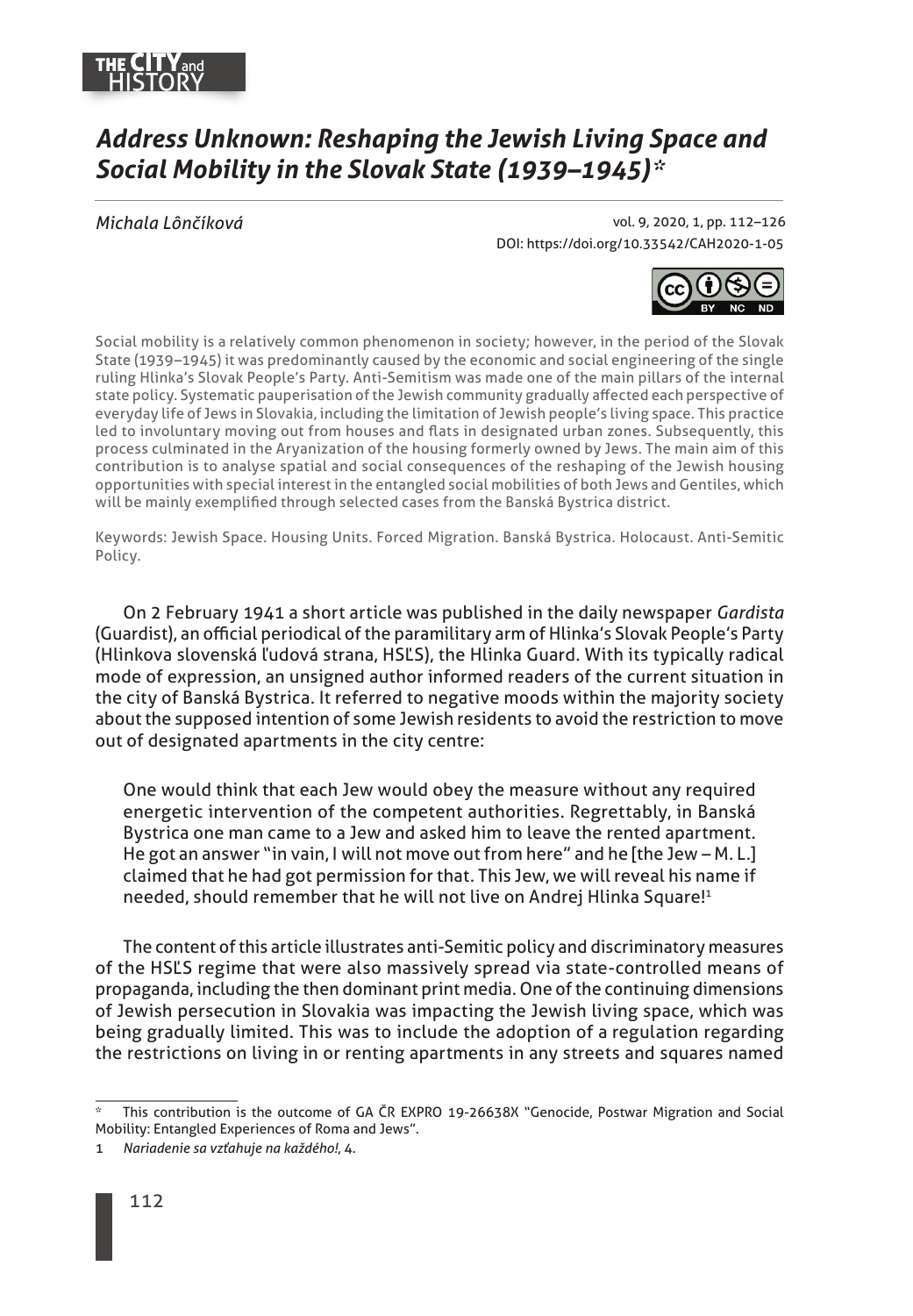

after Adolf Hitler or Andrej Hlinka, the founder and first leader of HSĽS. Realization of this measure was scheduled for the end of March 1941 and dramatically affected the everyday lives as well as the social statuses of many Jewish families who were forced to change their home addresses. Actually, in many cases it was not for the first, and neither would it be for the last time.

The main goal of this paper is to address the impact of the forced downward spatial and social mobility of the Jewish community in Slovakia, in particular focusing on one specific sphere – changes in housing conditions. The entangled social mobilities of Jews and Gentiles will be discussed in relation to selected examples from the Banská Bystrica district.

## **Jewish Living Space and Forced Intra-state Migration**

An essential change in the status of the Jews in the Transleithanian part of the Dual Austro-Hungarian Monarchy, to which the territory of the Slovak State had once belonged, was caused by the emancipation following the Austro-Hungarian Compromise of 1867 (full civil rights for the Jews were confirmed and ratified in 1895).2 The gaining of civil rights was simultaneously accompanied by a process of modernization which also brought about a rising position and social status for the quickly developing Jewish middle class, perceived with growing hostility especially in such traditional rural societies as the Slovak one.3 The rapid upward social mobility of the Jewish middle class even accelerated during the democratic regime of the First Czechoslovak Republic (1918–1938), when some representatives of this community also actively participated in political life.<sup>4</sup> On the other hand, the general equality of economic conditions in the Czechoslovak Republic must not be overestimated. For instance, attempts to limit Jews in the business sphere were to appear in the 1920s when the Ministry of the Plenipotentiary for Slovakia ordered revisions to the regulations on Jewish business licenses.<sup>5</sup>

Due to the abovementioned political developments, it had only been since the last third of the nineteenth century that Jews had started to move to the city centres. Attempts to define the natural Jewish space in the city would inevitably lead to distinctions between sacred and profane, private and public places. Modernization also directly impacted the Jewish minority and its formerly strictly religious selfidentification diversified, facing new social phenomena of secularization and nationalization. Patterns of Jewish "otherness" in contrast to the Slovak majority society were gradually perceived from various perspectives. Among the religious, political and economic ones, nationalistic discourses resonated. Many Jews living in the Slovak territory did not proclaim Slovak nationality or did not speak "proper" Slovak, which did not suit the nationalistic HSĽS regime. Although the nomenclature of Jewish as it applies in the mid-twentieth century, even in the Slovak territory, cannot be simply generalized as denoting a religious community, this aspect still represented a dominant feature among those who would identify as Jewish. Moreover, approximately 75 % of religious Jews in Slovakia belonged to the orthodox branch of Judaism.<sup>6</sup> The presence,

<sup>2</sup> SALNER, *Židia na Slovensku medzi tradíciou*, 54.

<sup>3</sup> BAUMAN, *Modernosť a holokaust*, 78.

<sup>4</sup> KAMENEC, *Vývoj a organizácia slovenského židovstva*, 36.

<sup>5</sup> SZABÓ, *Od slov k činom*, 206–219.

<sup>6</sup> LÁRIŠOVÁ, *Židovská komunita v Bratislave*, 53.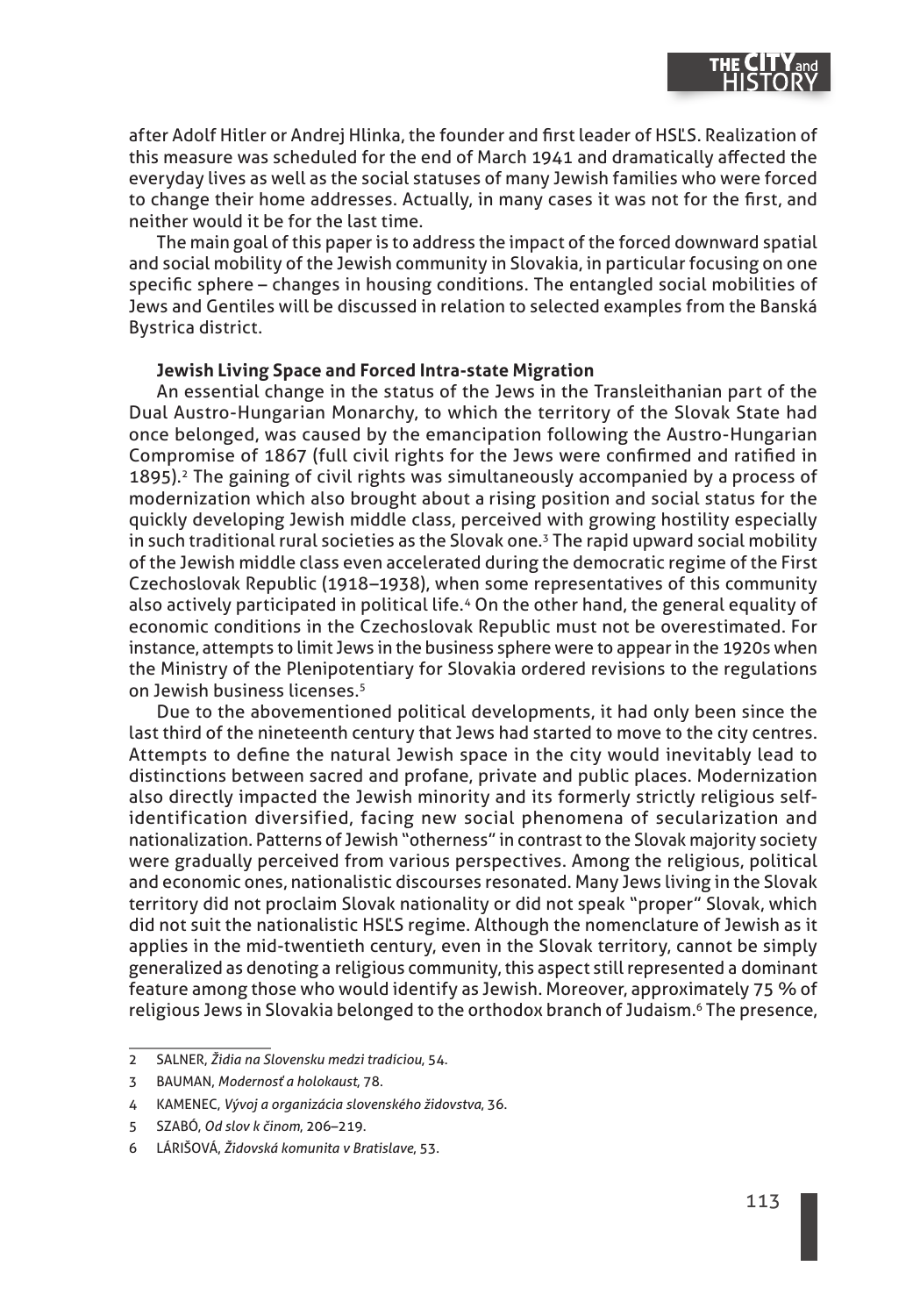

status and economic power of a local Jewish religious community were demonstrated by the size of the synagogue, which would often attract attention because of its different architectural style.<sup>7</sup>

The main focus of this contribution is to analyse the interference in the private space, in particular in the housing opportunities, of the persecuted Jewish minority. The success story of rapid upward social mobility of the Jewish minority had been unprecedentedly stopped under the HSĽS regime when anti-Semitism turned from an ideology to a political doctrine. The resultant decreases in the economic and social status of Jews inevitably led to lower housing conditions, but Jews were also facing a targeted engineering of the urban space and experienced, in many cases multilayered, displacement even at the municipal level.

Several key contributions on the spatiality of the Holocaust have been produced in the past decades, especially by historian Tim Cole.<sup>8</sup> In general, scholarly analyses of particular Jewish neighbourhoods in urban areas are somewhat focused on the ghettos which were established under the Nazi occupation.<sup>9</sup> In this respect, the situation in the satellite Slovak State differed. The Slovak political authorities adopted discriminatory measures, including the limiting of spatial and living conditions, in accordance with Nazi policy before the occupation in 1944.10

Contrary to in the occupied territories, for instance Poland, a system of the sealed ghettos was not adopted in wartime Slovakia. An exceptional case occurred in the capital city of Bratislava where the municipal authorities announced a plan to relocate the Jewish residents into a traditionally Jewish district. This area used to be denoted as a "ghetto",<sup>11</sup> including in the periodical press.<sup>12</sup> In fact, after being expelled from their apartments, some Jews were forced to search for a new home address in precisely that zone. There was an evident logic behind this strategy because many of them had relatives already living there. Moving more people into a single house subsequently led to a squeezing of the private space, where possible into a provisory reconstruction of the housing unit.13 Theoretically, in Bratislava's case we can consider an original intention to create some kind of dispersed ghetto,<sup>14</sup> but further state actions turned out to be different. State authorities had planned to relocate all of the Jews from the capital city. This so-called dislocation process was officially launched in the autumn of 1941. On the one hand, this act was a political response to the long-lasting lack of housing capacity in the city (a problem which had risen further after it became the

<sup>7</sup> See: BORSKÝ, *Synagogue Architecture in Slovakia*.

<sup>8</sup> COLE, *Traces of the Holocaust*. COLE, *Holocaust Landscapes*. KNOWLES – COLE – GIORDANO, *Geographies of the Holocaust*.

<sup>9</sup> For example: COLE, *Holocaust City*. COLE – GIORDANO, *Bringing the Ghetto to the Jew*. COLE – GIORDANO, *Microhistories*, *Microbiographies.* ENGELKING – LEOCIAK, *The Warsaw Ghetto*. HORWITZ, *Ghettostadt*. BENDER, *Jews of Białystok*.

<sup>10</sup> Nazi control over the process regarding the so-called Jewish question in Slovakia before the occupation was secured by nominating the advisor (Berater). For more details on the activities of Dieter Wisliceny, the first Nazi advisor in this field, see: HRADSKÁ, Prípad Wisliceny.

<sup>11</sup> Archív mesta Bratislavy (hereinafter AMB), Mestský notársky úrad (hereinafter MNÚ), box 3033, 1881.

<sup>12</sup> For example: *V Bratislave sa vytvára židovské geto*, 3; *Tvorí sa židovské geto v Bratislave*, 5.

<sup>13</sup> Visual History Archive USC Shoah Foundation, interview with A. M., IC 27769.

<sup>14</sup> COLE – GIORDANO, *Bringing the Ghetto to the Jew*, 132.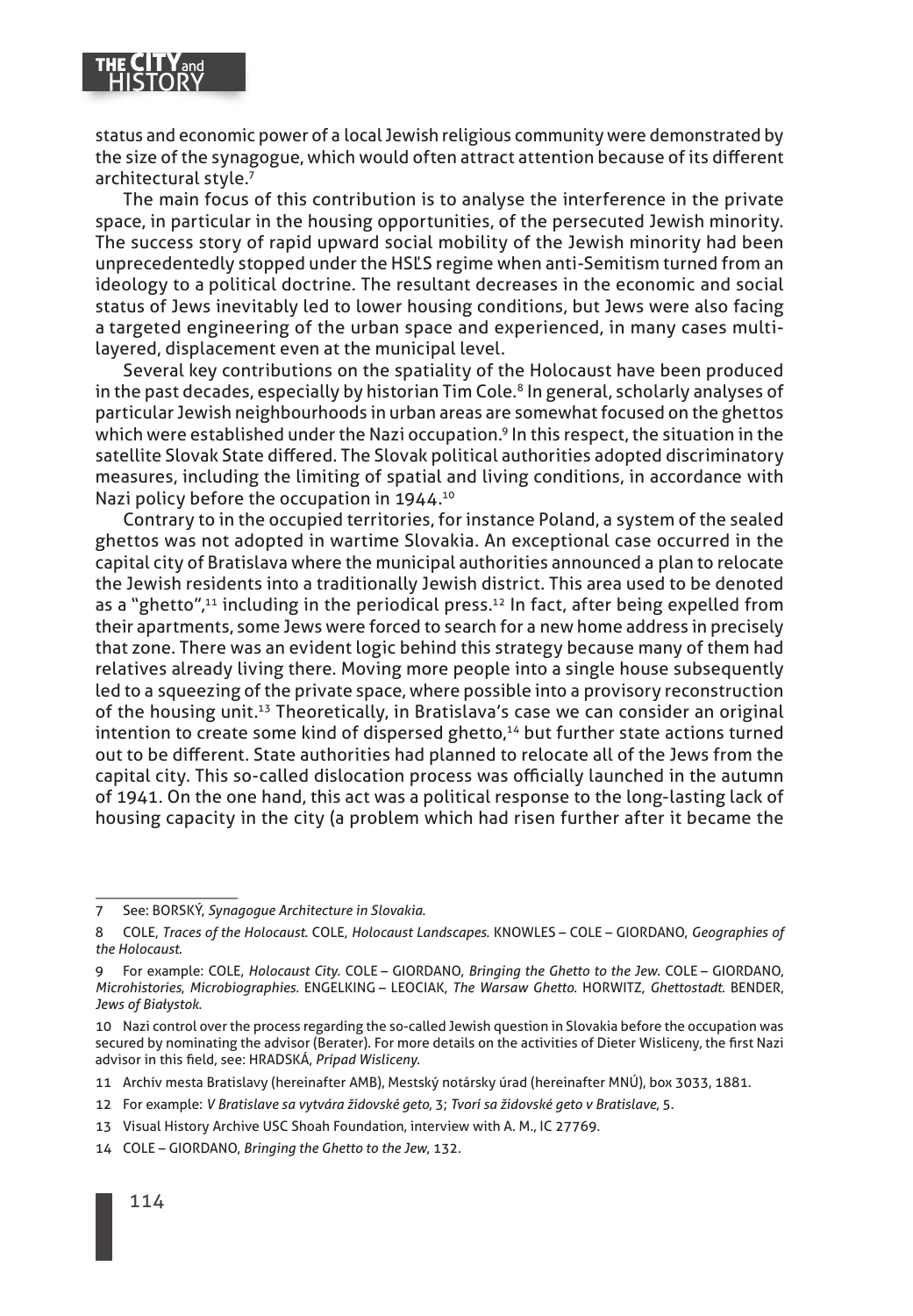capital city, with an urgent need to create an administrative centre there)<sup>15</sup> and on the other, it could be recognized as some rehearsal for the future mass deportations.<sup>16</sup>

The organisation of this process was in the competence of the Department for Special Operations of Jewish Centre (Oddelenie pre zvláštne úkony, Ústredňa Židov, ÚŽ), the only Jewish organisation allowed from 1940. According to its records some 6,206 out of 15,102 Jews had left Bratislava by the end of December 1941.17 A comprehensive process was originally to have been completed by June  $1942<sub>1</sub>^{18}$  but it was intersected by the deportations to the Nazi concentration and extermination camps from March 1942.

In general, forced Jewish migration in Slovakia in the wartime period has commonly been researched from the perspective of the mass deportations beyond the state borders which were realized in two phases. Whereas the first, in 1942, was organized by the Slovak political representatives, the second was carried out by the Nazi occupying forces in 1944–45.19 In total, approximately 70,000 out of 89,000 Jews in Slovakia were involuntarily deported to the Nazi concentration camps. Even though these events represented an unprecedented rupture in the everyday life of the Jewish community in Slovakia, closer insight into the migration trajectories of the Holocaust victims reveal a more complex experience with forced displacements within the country even before March 1942.

Apart from these state organized relocations, it is necessary to briefly mention how the leaders of HSĽS were already misusing their political power against the Jewish minority in autumn 1938, less than a month after declaring Slovak autonomy. The Hungarian kingdom raised its territorial requirements towards Czechoslovakia soon after signing the Munich Agreement. The foreign affairs ministers of Germany and Italy, Joachim von Ribbentrop and Galeazzo Ciano, signed the First Vienna Award which obliged the ceding of the southern territories of Slovakia and Sub-Carpathian Ruthenia, both with dominantly ethnic Hungarian populations, to Hungary. On 4 November 1938 the changing of the state borders was accompanied by the organized expulsion of those Jews who were indigent or foreign citizens or who had the right of domicile in a different municipality to where they currently resided. Thousands<sup>20</sup> of them remained in the "no man's land" of the provisory internment camps in Miroslavov and Veľký Kýr on the newly-established borderline. Neither country allowed them to enter, so the deportees were stuck literally in the fields in the cold weather until December 1938, when finally they were excepted by the Slovak side. Many of them, especially foreign citizens, did not have any other possibilities than to move to refugee camps such as the one in Bratislava.<sup>21</sup>

<sup>15</sup> AMB, MNÚ, box 3032, 1830.

<sup>16</sup> HRADSKÁ, *Holokaust na Slovensku 8*, 26.

<sup>17</sup> Slovenský národný archív (hereinafter SNA), Policajné riaditeľstvo v Bratislave (hereinafter PR), box 2228, 170/42-ZÚ/216.

<sup>18</sup> HRADSKÁ, *Holokaust na Slovensku 8*, 28.

<sup>19</sup> See essential publications referring to the first and second wave of deportations: NIŽŇANSKÝ, *Holokaust na Slovensku 6*, 6–87. KOVÁČOVÁ, *Druhá vlna deportácií Židov zo Slovenska*.

<sup>20</sup> In recent scholarship, the number of deportees has been estimated at 7,500 by Eduard Nižňanský (NIŽŇANSKÝ, *Židovská komunita na Slovensku*, 76–79) but the latest of Michal Frankl's research doubted this calculation and leans towards 4,000 (FRANKL, *Země nikoho 1938*, 97).

<sup>21</sup> JDC Archives, New York Office 1933-44, file 541, Report on the refugee camp in Bratislava - Rote Bruecke. Special thanks to Michal Frankl for this document.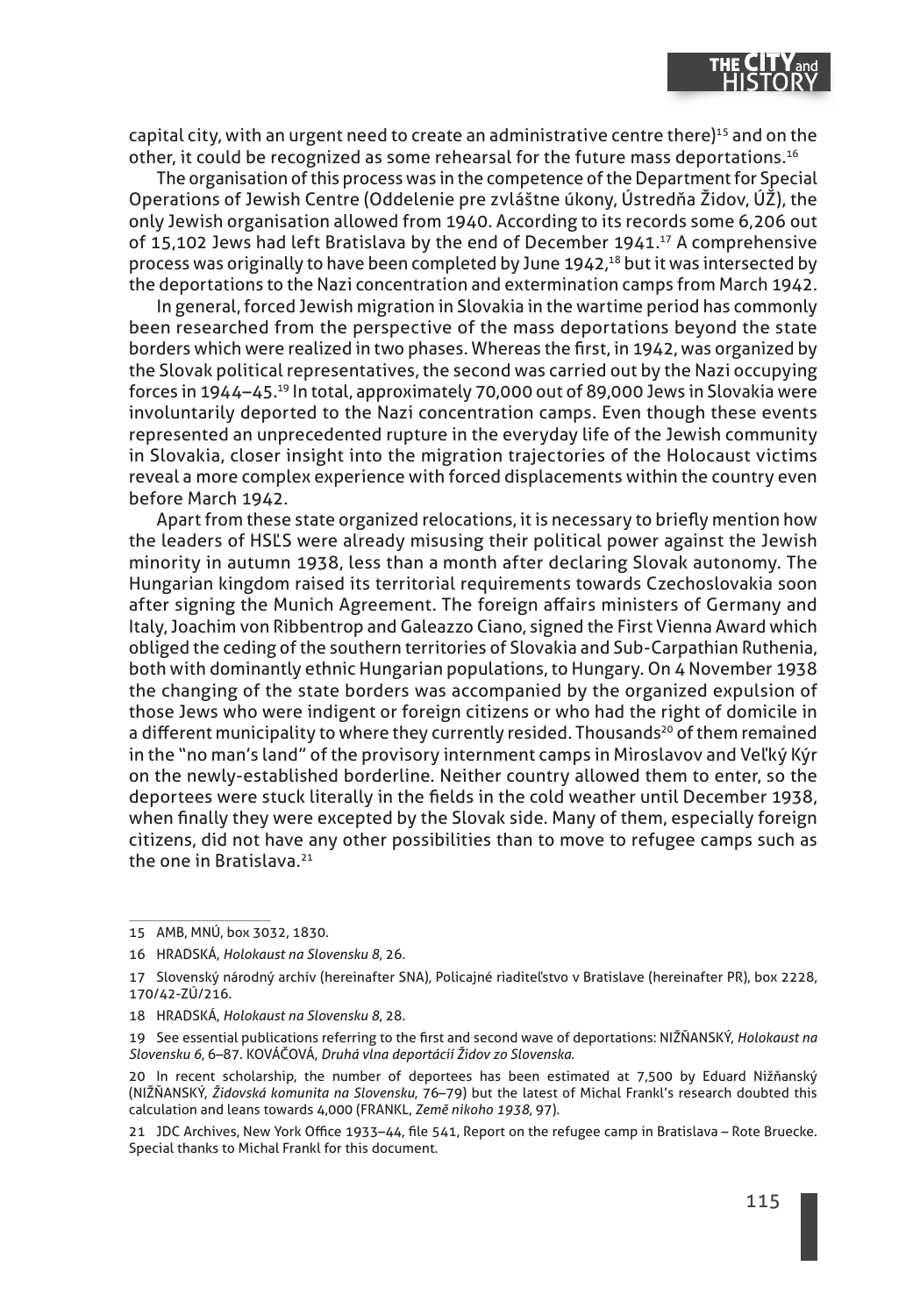

Chronologically the last act of forced mass intra-state migration occurred in 1944. The evacuation process of the eastern parts of Slovakia was related to the dramatic approaching of the Red Army towards Slovakia.<sup>22</sup> Simultaneously with the voluntary evacuation of the majority society, members of the remaining Jewish community of Šariš-Zemplín County were ordered to move to various places in the Western territory.23

## **Limitation of Jewish Living Space and Expropriation of Real Estate**

As has already been stated and briefly described, the Jewish community was facing various forms of forced migration within the borders of the Slovak State. In my opinion, in terms of spatial studies and in order to achieve a complex analysis of the Jewish migration trajectories in the wartime period within (and then beyond and possibly back to) Slovakia, it is necessary to start from the lowest municipal level.

From the very beginning of the rule of the HSĽS regime, Jewish property should have served to satisfy the economic demands of the Slovak majority, and politicians were promising its subsequent fulfilment.<sup>24</sup> Housing real estate also became a part of the so-called Aryanization process which was created and legalized by the state authorities to transfer former Jewish property to non-Jewish owners. For this purpose, a special institution, the Central Economic Office (Ústredný hospodársky úrad, ÚHÚ) was established in 1940.<sup>25</sup> Whereas the ÚHÚ was in charge of the Aryanization of corporate and residential property, the agenda regarding agricultural property belonged to the State Land Office (Štátny pozemkový úrad, ŠPÚ).<sup>26</sup>

The process of the Aryanization of residential property (V. Department) lasted longer than in the other cases. The sale of formerly Jewish houses and flats started only after their price estimation, in 1944. On the other hand, this procedural "delay" in the formal changing of ownership did not mean that Jewish residents had been allowed to stay in their apartments in the interim. Similarly, as in the case of the corporate property, the overall Aryanization was realized gradually by applying the same such strategies as the nomination of building managers in the first phase. According to ratified law no. 257/1940 Sl. z., in case of "severe economic and social reasons", the state authorities were allowed to impose temporary building managers.<sup>27</sup> It quickly became apparent that this position was a rewarding and beneficial side-job.<sup>28</sup> Apart from a regular wage, they could live in the managed building and expenses regarding the maintenance had to be financed by the owner. The requirements on the building

<sup>22</sup> ZÜCKERT – SCHVARC – FIAMOVÁ, *Die Evakuierung der Deutschen*, 169–258.

<sup>23</sup> TOKÁROVÁ, *Slovenský štát*, 208.

<sup>24</sup> This approach was frequently publicly expressed by the leading HSĽS politicians. For example, see the notorious Alexander Mach speech of February 1939: *Na Slovensku nebude viac ani českého ani židovského režimu*, 4.

<sup>25</sup> It was created as a successor to the Economic Bureau of the Prime Minister's Office (Hospodárska úradovňa predsedníctva vlády).

<sup>26</sup> See: FIAMOVÁ, *"Slovenská zem patrí do slovenských rúk"*; or her English contribution on this topic, FIAMOVÁ, *Aryanization of Land in Slovakia in 1939–1945*, 298–312.

<sup>27</sup> Law no. 257/1940 Sl. z., 407–408.

<sup>28</sup> The position of the building managers presupposes a comparison with the situation in Budapest in 1944 when the dispersed ghetto was established there. In contrast to the traditional function in Hungary, the nominating of building managers in Slovakia was a strategy and agenda of the HSĽS regime even before the occupation. These managers were imposed only temporarily. To compare see: ADAM, *Budapest Building Managers*, 37–62. RIGÓ, *Ordinary women and men*, 78–91.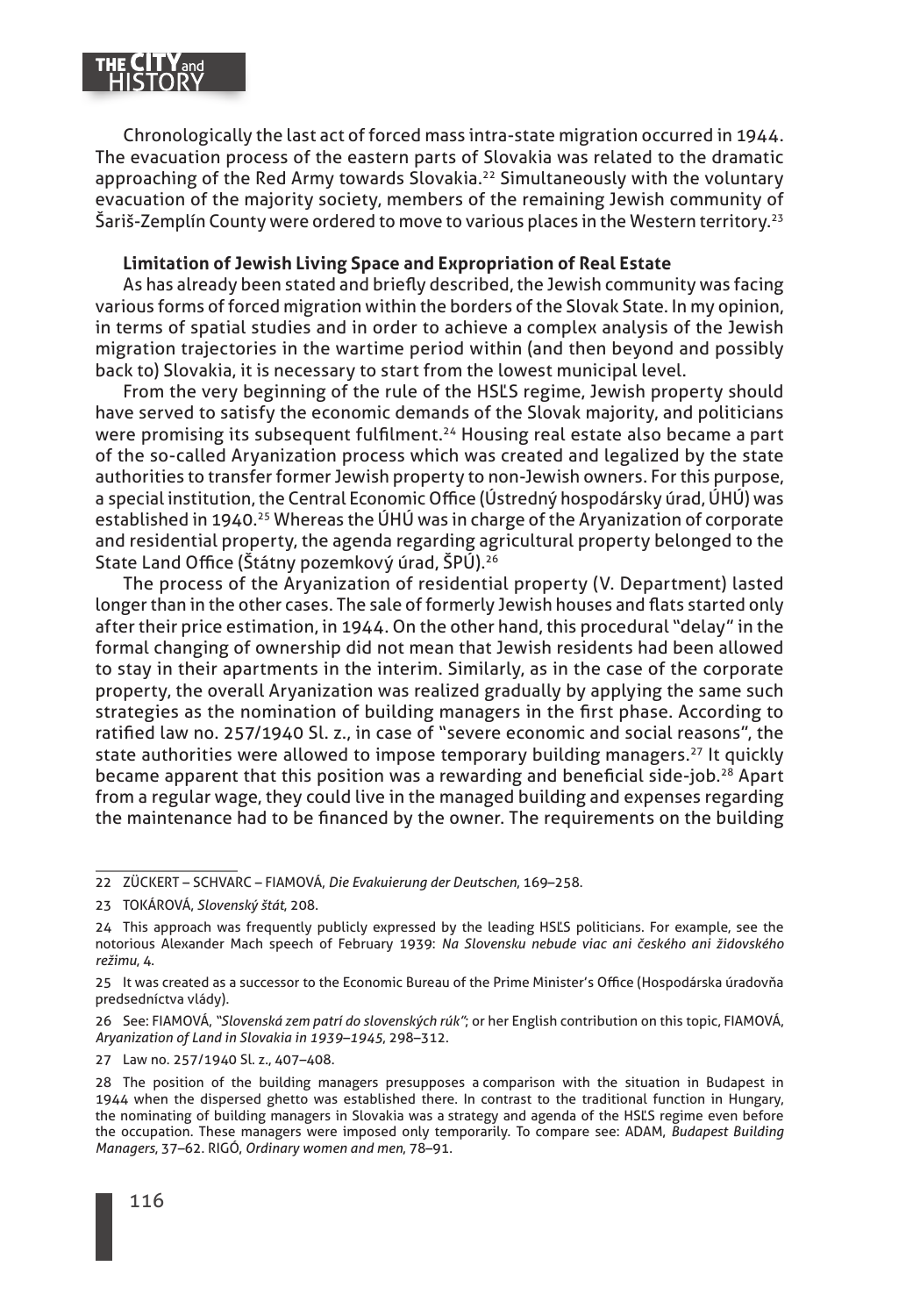

managers were relatively low: the applicant had to be at least 24-years old and a morally upright Slovak citizen. As in the case of corporate property, many of the housing units in the building mangers' hands started to lose their original value and they often refused to pay the annuity mortgages.<sup>29</sup>

The same law obliged the building managers to eject Jews from the apartments. Actually, this principle set the framework for further spatial engineering which significantly determined the urban population. One of the noteworthy features of the changing political system is the attempts to intervene in the public space. In the period of the Slovak State, it was common for the main streets and squares to be named after Adolf Hitler or Andrej Hlinka. This style of symbolic taking-over of the city centres was completely in accordance with the ideology of HSĽS, and at the same time it clearly demonstrated alliance with Nazi Germany. It was not a coincidence that ÚHÚ representatives decided to start a limitation of the Jewish living space by banning the living in or renting of real estate in areas named after leading political figures. Initially, this regulation was adopted in the capital city of Bratislava,<sup>30</sup> but from December 1940 it was imposed over the whole country. Designated apartments were to be emptied by the end of March 1941.<sup>31</sup>

The analysing of the application of this regulation in various municipalities also pointed at different approaches. Some of the local authorities used this situation to expand the designated zones where Jews were neither allowed to live nor to rent apartments, for example in the Eastern Slovak centre – Prešov. Additionally, Jews in Prešov could not rent any housing unit in the city without the permission of the municipal notary office.<sup>32</sup> This official procedure was not unified, and evident discrepancies can be exemplified by the situation in the city of Topoľčany, where the district chief was in charge of giving this kind of permission.<sup>33</sup>

Probably most critical was the uncertainty of the municipal authorities in how to identify the precise flats from which Jews should unconditionally move out. In some cities, such as Nitra or Topoľčany, the orientation of flat became decisive. $34$ Consequently, it was primarily those flats with windows looking onto the main street that were to be emptied. Those which faced courtyards were often exempted from the regulation. For instance, the solution in Nitra inspired the representatives of the Jewish orthodox community in Kežmarok to lobby for the application of similar rules in their city too.<sup>35</sup> At first sight, it may seem that living in the city centre represented solely a higher living standard of the residents. In reality, especially where the courtyardoriented units are concerned, city-centre residents frequently had a low living standard and their properties did not always meet the required health criteria.<sup>36</sup> As a result, it often happened that there were no applicants for these apartments after the eviction of their Jewish inhabitants. In this phase of the Jewish persecution, the contemporary

<sup>29</sup> HLAVINKA, *Vznik Ústredného hospodárskeho úradu*, 86-87.

<sup>30</sup> ÚHÚ regulation no. 233/1940 Ú. n., 645.

<sup>31</sup> ÚHÚ regulation no. 267/1940 Ú. n., 740–741.

<sup>32</sup> ÚHÚ regulation no. 258/1940 Ú. n., 714.

<sup>33</sup> ÚHÚ regulation no. 274/1940 Ú. n., 753–754.

<sup>34</sup> ÚHÚ regulation no. 274/1940 Ú. n., 753–754. ÚHÚ regulation no. 275/1940 Ú. n., 754.

<sup>35</sup> Štátny archív v Prešove, pracovisko Archív Poprad (hereinafter ŠAPO-PP), Okresný úrad v Kežmarku (hereinafter OÚ v KK), box 49, 15/41 prez.

<sup>36</sup> ŠAPO-PP, f. OÚ v KK, box 49, f. 15/41 prez.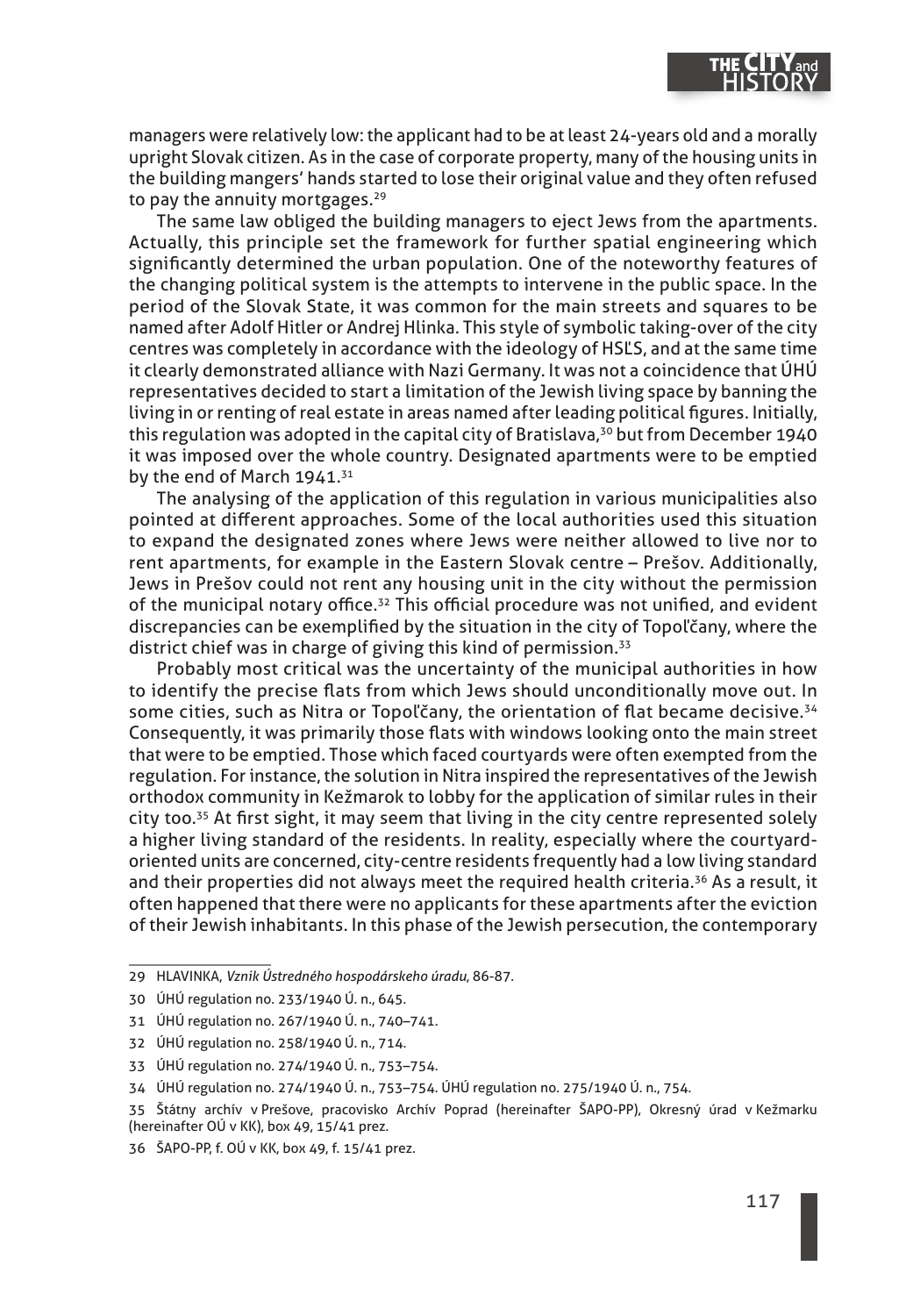

ÚHÚ chief, Augustín Morávek, in some cases ordered the emptying of only those flats in the designated zones which were already of interest to specific non-Jewish candidates.<sup>37</sup>

A long-time demand for real estate in the capital city of Bratislava led to the implementation of another extraordinary regulation: In the autumn of 1941, representatives of the ÚHÚ proceeded to toughen restrictions and Jews were consequently banned from living in any buildings which had been constructed since the 1920s.<sup>38</sup> This measure was confirmed by the municipal notary office, and exemptions were made only for active state and public employees, doctors licensed for medical practice, members of the board of directors of the Jewish Centre and, temporarily, foreign citizens who were living in their own houses.<sup>39</sup> The interval between this regulation coming into force and the decision to force all Jews to completely move out of Bratislava was a mere 22 days. This remarkably short intermezzo between 1 and 23 September 1941 was in fact intersected by the adoption of regulation no. 198/1941 Sl. z., known as a Jewish Code. Previously implemented anti-Semitic legislation was summarized in this measure and the plan to displace the Jews from the capital city was legally based on § 28.40 Prompt realization of this order culminated in the abovementioned so-called dislocation process of 1941-1942.<sup>41</sup> Finally, based on regulation no. 238/1941 Sl. z.,<sup>42</sup> all of the formerly Jewish real estate, except the corporate and agricultural, passed into the ownership of the state and started to be sold to non-Jewish applicants in 1944.

**Unprecedented Downward Social Mobility of the Jewish Community in Slovakia?**

Analysis of social mobility inevitably requires an understanding of social stratification. Sociologists speak of this phenomenon to describe the inequalities among the individuals and groups in societies.<sup>43</sup> The concept of class has been central in the studying of social stratification. In modern societies class divisions are not officially recognized but commonly are determined by economic factors. Stratification depends on inequality in possessions and material resources;<sup>44</sup> however, contemporary social mobility studies also take into consideration the dimensions of gender and ethnicity.<sup>45</sup> In general, social mobility, understood as the movement of groups as well as individuals between different socio-economic positions, is considered to be relatively common in society.<sup>46</sup> Social mobility is the leading factor, at least in the Weberian tradition, in explaining the structural transformations of various social structures.<sup>47</sup>

- 37 ŠAPO-PP, f. OÚ v KK, box 49, f. 15/41 prez.
- 38 ÚHÚ regulation no. 374/1941 Ú. n., 1482.
- 39 Municipal Notary Office regulation no. 411/1941., 1584.
- 40 Regulation no. 198/1941 Sl. z., 643–684.
- 41 HRADSKÁ, *Dislokácie Židov z Bratislavy*, 315–324. KAMENEC, *Po stopách tragédie*, 146–153.
- 42 Regulation no. 238/1941 Sl. z., 853.

44 GIDDENS, *Sociology*, 470.

45 GIDDENS – SCRUTTON, *Essential Concepts*, 221. GRUSKY, *Social Stratifi cation*. KATRŇÁK, *Třídní analýza a sociální mobilita*.

46 GIDDENS – DUNEIER – APPELBAUM – CARR, *Essentials of Sociology*, 195. ERIKSON – GOLDTHORPE, *The Constant Flux*.

47 ÅBERG, *Social Mobility*, 249.

<sup>43</sup> See the classic contributions in the field of social mobility: SOROKIN, Social Mobility. LIPSET, Social Mobility *in Industrial Society*.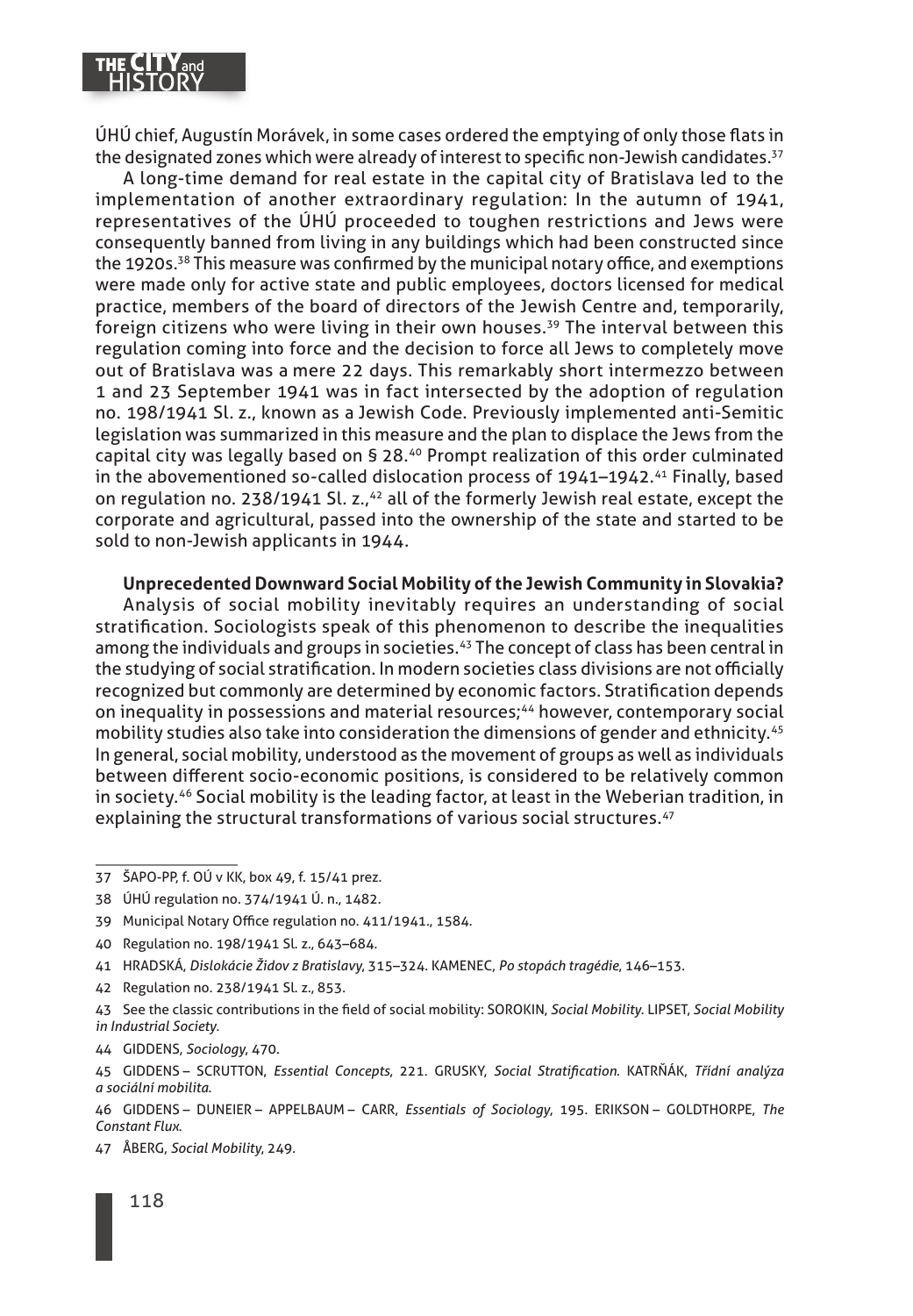It is necessary to emphasize that social changes regarding the Jewish community in wartime Slovakia were realized under anti-Semitic policies in a non-democratic system. This minority was first principally persecuted as a religious, then from 1941 like in Nazi Germany as a racial, group and systematic pauperization was reflected by decreased social and economic status. The previous system of norms and values that conferred social status upon individuals according to their education, property and achievements was transformed into a model of society which prioritized "racial status", personal assets coming to have only limited validity for the excluded.48 This approach was adopted and applied in the Nazi as well as in the HSĽS social model in the wartime period. In fact, the Slovak middle class was formed during the Slovak State<sup>49</sup> as a consequence of restrictions placed on the professional lives and the dismissals mostly of Jews and Czechs from their positions. The notion that all Jews were wealthy and belonged to high society would more suitably correspond to the contemporary propagandistic discourse than to the reality of, for example, the classic orthodox Jewish family in a small village in Eastern Slovakia in the late 1930s. Therefore, it is necessary to keep in mind that downward social mobility will be investigated mainly with regard to the cases of Jews who used to belong to the middle class (or higher) and who in consequence of state politics lost their position. In this particular perspective, Jews from the lower classes were not thus affected, not climbing any further down the social ladder. On the other hand, the chances of the poorest members of the Jewish community surviving the later phases of the Holocaust were considerably lower, gaining an economic exception or having money to manage living in hiding being that much less likely.

I make the presumption that the most efficient way to examine social mobility and its reflection in housing conditions is to focus on microhistory. In general, it seems that in recent years historians have produced several works specializing in the history of the local Jewish communities in Slovakia, including during the Holocaust.50 For the purposes of this contribution, I have decided to analyse selected cases from the city of Banská Bystrica. This approach enables us to follow the forced vacating of apartments and the further Aryanization process at the municipal level. Therefore, targeted local historical research and knowledge of the broader local context seems to be the ideal presupposition for this kind of analysis.<sup>51</sup>

## **Microcosmos: Banská Bystrica**

In November 1941, 82-year-old Jewish pensioner A. Hó sent a letter to the district office in Banská Bystrica asking for permission to stay in a rented room in flats on Horná Street at least until he could find another apartment. His request was made due to he and his wife already having been forced to move out from three apartments which were in Jewish properties. He decided to compose this letter because the same scenario looked likely to be soon repeated, moreover in the coming wintertime. The

<sup>48</sup> BAJOHR – LÖW, *Beyond the 'Bystander'*, 5.

<sup>49</sup> NIŽŇANSKÝ, *Holokaust na Slovensku 7*, 7.

<sup>50</sup> For example, see: PAULOVIČOVÁ, *Židovská komunita v dejinách mesta Hlohovec*. HLAVINKA, *The Holocaust in Slovakia*: *The Story of the Jews of Medzilaborce*. JAKOBYOVÁ – NIŽŇANSKÝ, *Dejiny židovskej komunity v Dolnom Kubíne*. FRANKL, *Židia v Žiline*.

<sup>51</sup> Together with Eduard Nižňanský, we co-authored a monograph on the Jewish religious community in Banská Bystrica: NIŽŇANSKÝ – LÔNČÍKOVÁ, *Dejiny židovskej komunity v Banskej Bystrici*, 62–106.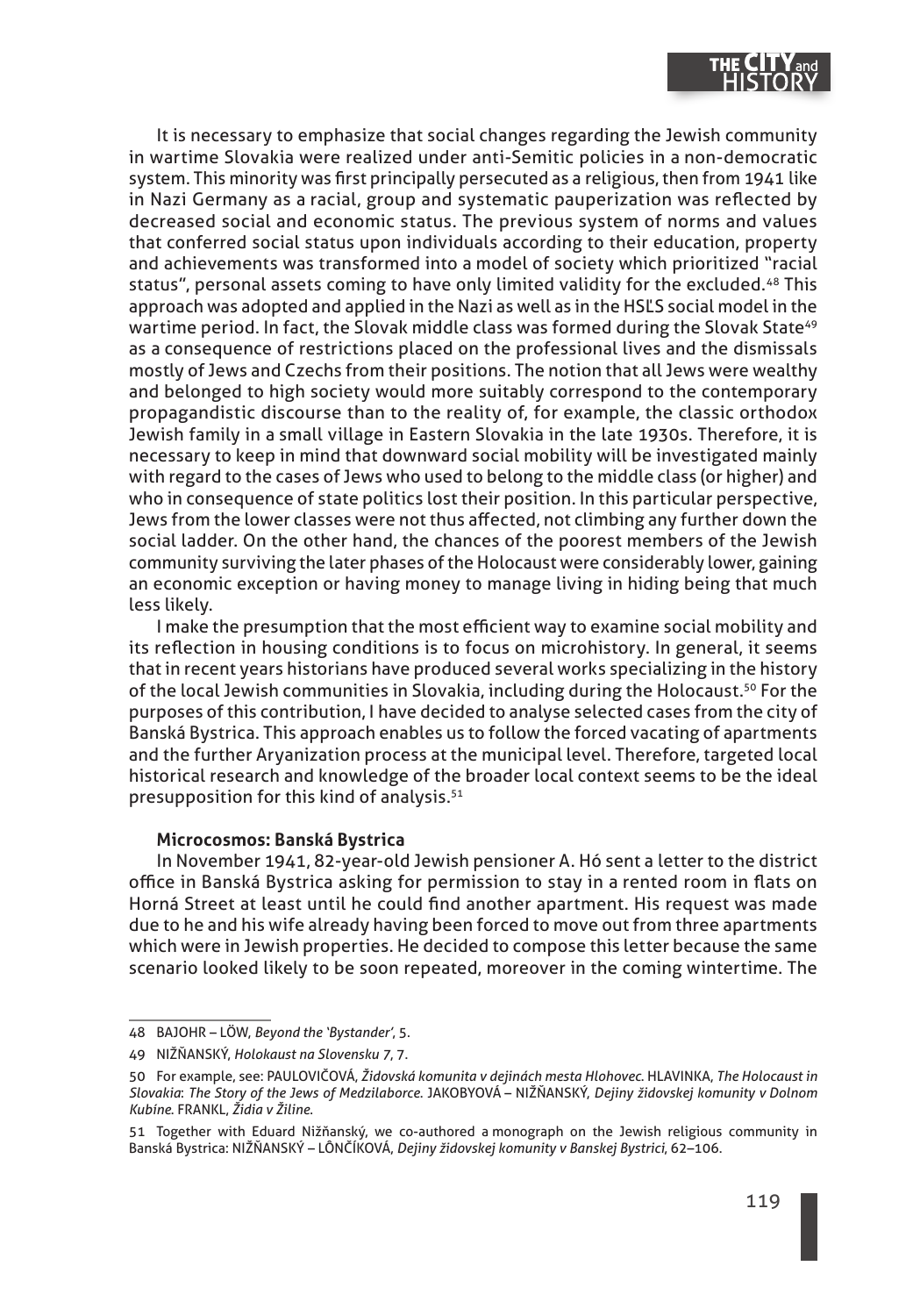

building manager informed him that some non-Jewish applicant had appeared but Hó still had not succeed in finding another place to stay. His critical family situation was also exacerbated by the fact that two sons had been fired from their jobs for the state railway and both of the elderly parents were suffering from various illnesses. Finally, the local branch of HSĽS delegated the solution of this situation to the building manager.<sup>52</sup>

Even though, according to the current state of research, I am not able to say how exactly the situation of the potential moving out of Hó and his wife from the room on Horná street proceeded, the experience of this Jewish family is representative of the rapidly decreasing social and economic status of the persecuted minority under the HSĽS regime. It had taken barely three years for a man who had been working for 47 years in the service of the state to be forced to the margins of society. In 1942, A. Hó should have been covered by the "yellow legitimation" of his other son, a dental technician, and therefore released from the concentration centre in Žilina.<sup>53</sup> Registers in Yad Vashem claimed that he was deported to the Lublin district in October 1942.<sup>54</sup> Taking into account his advanced age and health problems, there is a high probability that he became a victim of the Holocaust.

As was stated in the quoted newspaper article in the opening paragraph of this contribution, Jews living in Banská Bystrica were also forced to move out from the designated urban zones.55 The ideological taking-over of the public space by the renaming of streets in the city after Hitler and Hlinka and subsequent discriminatory restrictions impacted the living conditions of Dr K. Weisz. His apartment was in Súdobná Street, which was renamed Hitler Street (after World War II it became Stalin Street and nowadays, maybe paradoxically, it is called Skuteckého Street after a famous painter of Jewish origin). The former Weisz real estate was finally given to O. Balluch as compensation for his lost farm in the southern Slovak territory which was ceded to the Hungarian Kingdom after the First Vienna Award of November 1938. Balluch argued that he, a breadwinner and father of three sons, should be preferred among the other candidates.<sup>56</sup> This was only one of numerous examples of the HSĽS regime using formerly Jewish property to satisfy the demands of the majority society, reasoning it as an alleged social justice. Furthermore, this particular case shows that changing the state borders caused more diverse migration trajectories, not only the forced expulsion of thousands of Jews and some, so far not precisely enumerated, Romani people<sup>57</sup> which was ordered by the state authorities. In his application, O. Balluch denoted himself as a "refugee" from the Dunajská Streda district. After the end of World War II it was two years before K. Weisz officially regained ownership of his apartment on what had become Stalin Street.58

At the same time, Balluch's case partially touched another important layer of the struggle for personal profit and better housing conditions - the involvement and

<sup>52</sup> Štátny archív v Banskej Bystrici (hereinafter ŠABB), Okresný úrad v Banskej Bystrici (hereinafter OÚ BB), box 129, without no.

<sup>53</sup> SNA, Ministerstvo vnútra, box 214, f. 106.150/42-Ir-M.

<sup>54</sup> https://yvng.yadvashem.org/index.html?language=en&s\_lastName=H%C3 %B3&s\_firstName=&s\_place= &s\_dateOfBirth= [Accessed on 5 April 2020].

<sup>55</sup> See also: *Poznámky. Židovčina*, 3.

<sup>56</sup> SNA, Povereníctvo priemyslu a obchodu, VII. reštitučný odbor (hereinafter PPO, VII. RO), box 420, sign. 919.

<sup>57</sup> FIAMOVÁ, *Deportácie Židov v novembri 1938*, 225.

<sup>58</sup> SNA, PPO, VII. RO, box 420, sign. 919.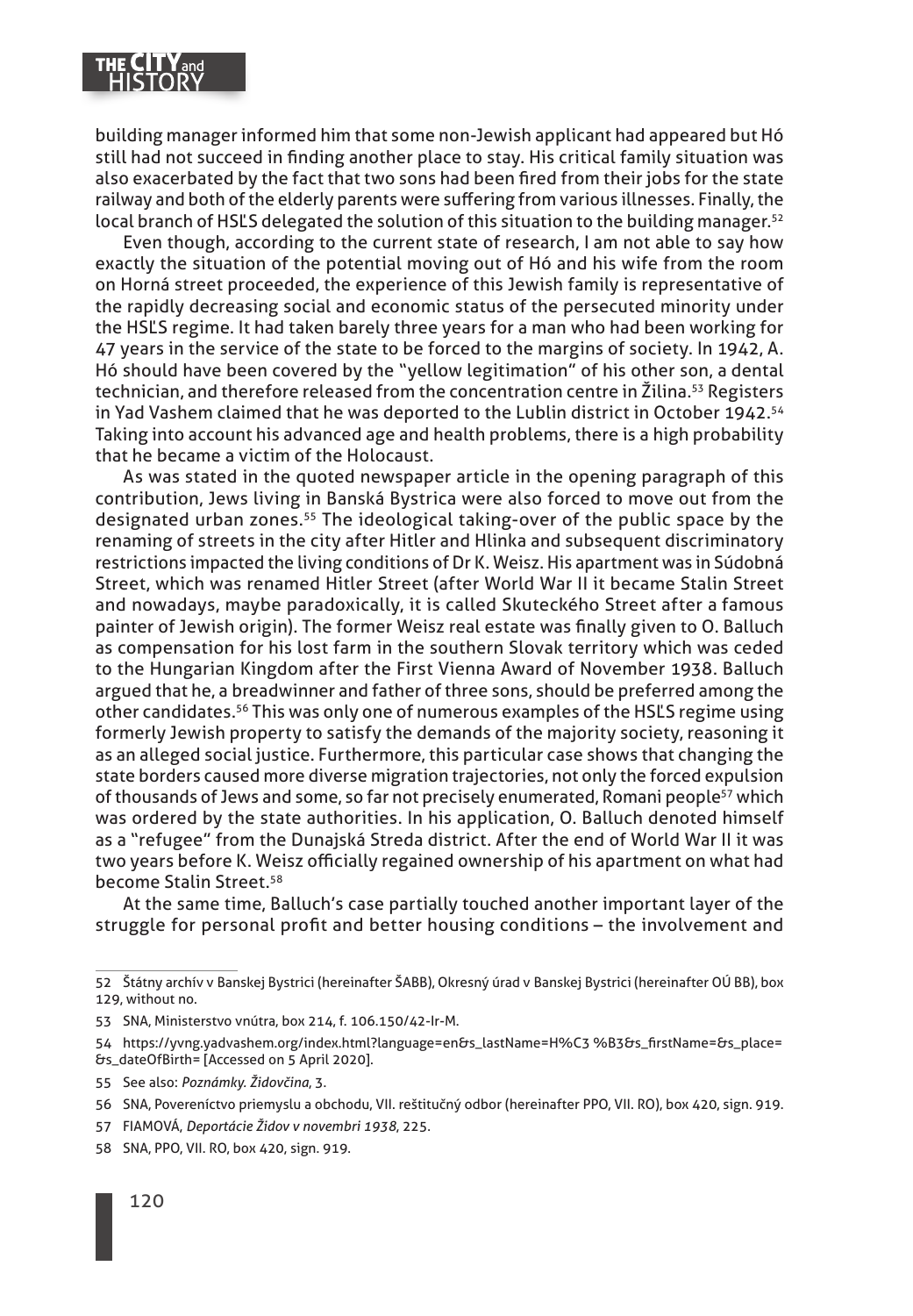

prioritization of the leading political representatives. Actually, if someone wanted to get an apartment which used to be Jewish property, they needed to be proactive and send an application on their own initiative to the ÚHÚ. Actually, Weisz's apartment was not mentioned in Balluch's original request: firstly he applied for a different house, but that real estate was preferentially given to the county secretary of the HSĽS, Alexander Andreides.<sup>59</sup> Political power and influential contacts regularly turned out to be decisive in the nominating of an adequate non-Jewish candidate. In general, corruption was a significant determinant within the whole Aryanization process<sup>60</sup> and the hunt for housing units was no exception.

Andreides was one of those political protégés who appeared to be a powerful player in the game of formerly Jewish residential property. In addition to the abovementioned Klopštock's house, he proactively expressed his interest in a former Jewish garden where he wanted to relax after working hard for the contemporary single-ruling party, as he rationalized in his application:

I have ill children and a 60-year-old widowed mother who needs, according to the doctors, to move in the fresh air. I am a beekeeper and fruiterer and I have not had an opportunity to spend my free time in this occupation for many years. As an active HSĽS worker I am often nervously exhausted, and having a garden I should be able to forget about worries and work while working in it.<sup>61</sup>

Based on the recommendation of the general secretariat of the HSĽS, Alexander Andreides got a chance to pursue his hobbies in the requested garden. Andreides personally profited during the HSĽS regime and his political position catalysed an upward social mobility which was also reflected by increasing living conditions. Ultimately, he did not continue to enjoy this benefit of his pro-HSLS political career the garden was given back to its former owner during the restitution process.<sup>62</sup>

Andreides cannot be counted as any exclusionary case of the misusing of a political position to apply for formerly Jewish real estate. Simultaneously as this regional politician, the contemporary speaker of the assembly of the Slovak Republic, Martin Sokol, decided to apply for an apartment in Banská Bystrica where he was running his notary office. The apartment on Hitler Street used to be a Jewish property and, due to the previously described scenario, the Jewish residents had had to move out when the street was renamed. Afterwards, from April 1941, Sokol had been renting a four-room flat in the ground floor of this building. When the selling of Jewish residential property began in 1944, Sokol, officially represented by his assistant P. Bukový, applied for this apartment. At the same time, he was asking for rooms to run his office, as well as for a private flat for Bukový on the first floor of the same building.<sup>63</sup>

A similar double apportioning, with the gaining of both a formerly Jewish business and apartment, took part in G. Klopčeková's strategy. In the first step, she succeeded

<sup>59</sup> SNA, PPO, VII. RO, box 425, sign. 1077.

<sup>60</sup> See: KAMENEC, *Fenomén korupcie*, 96–112. HLAVINKA, *"Kapitál má slúžiť národu..."*, 374–416.

<sup>61</sup> SNA, PPO, VII. RO, box 421, sign. 932.

<sup>62</sup> SNA, PPO, VII. RO, box 421, sign. 932.

<sup>63</sup> SNA, PPO, VII. RO, box 421, sign. 942.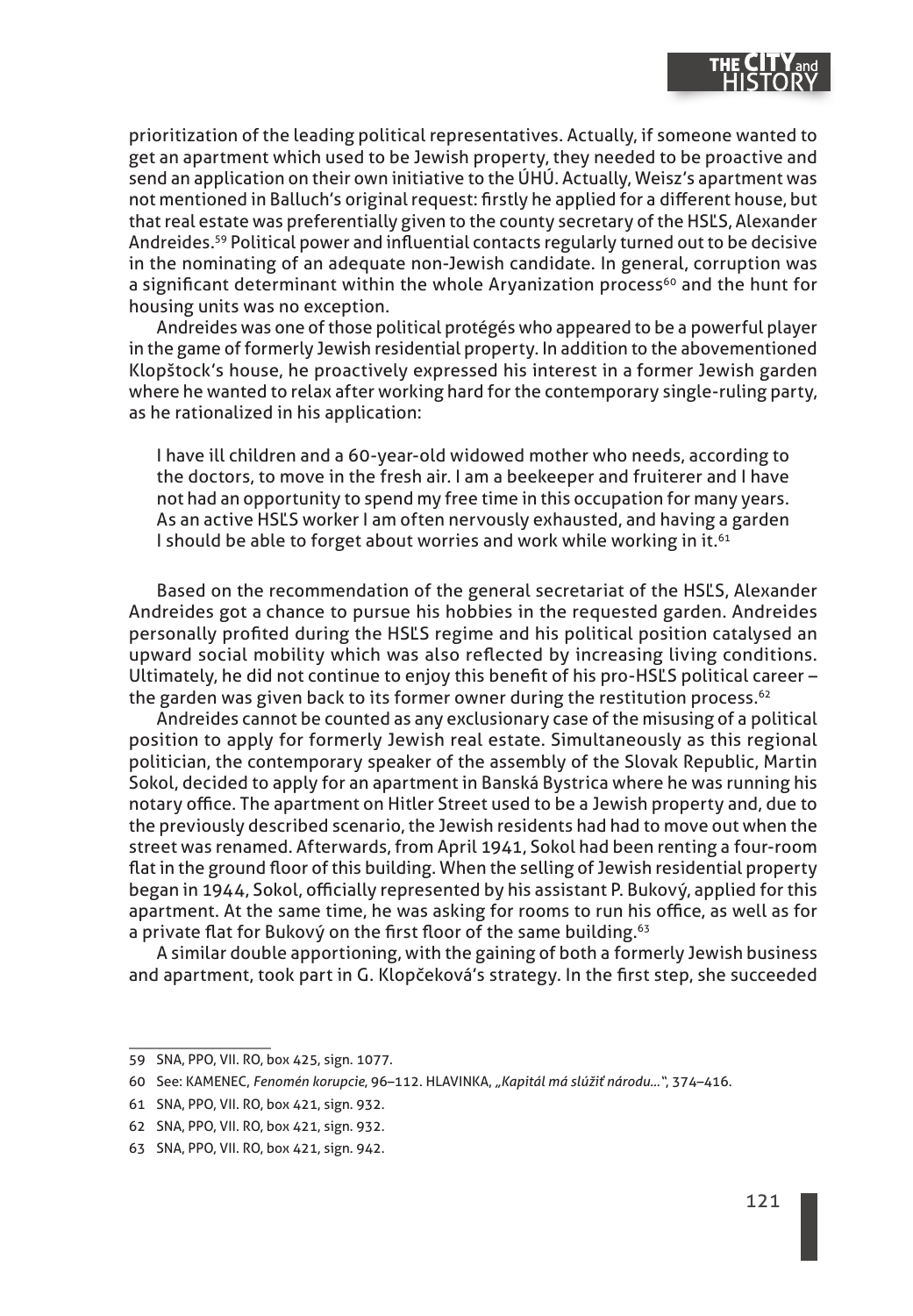

in getting A. Steiner's cloth shop $64$  and then she later applied for his former house. She did not hesitate to try to make account of her personal relations. Widow Klopčeková did not forget to mention that her husband was a Slovak notary and "ľudak",<sup>65</sup> and that as such he would have experienced persecution under the previous political regime. Furthermore, she was applying together with her future son-in-law, the director of Hlinka Guard cinemas. Finally, the general secretariat of HSĽS recommended the approval of her demand.<sup>66</sup> After the fall of the HSLS regime this real estate was returned to A. Steiner's legal heirs.<sup>67</sup>

Interest in using or later possessing formerly Jewish real estate was not shown only by individuals but also by state institutions such as ministries, administrative bodies, municipalities etc.68 The government commissioner of Banská Bystrica city (Vládny komisár mesta) Michal Samuhel had already in 1942 informed the ÚHÚ that Jewish real estate should preferably serve public objectives. Samuhel proposed a plan for city regulations regarding road construction and the placing of some administrative offices in order to turn Banská Bystrica into a modern city. In his request, he reasoned that designated Jewish houses in the city centre should inevitably be used for this purpose.<sup>69</sup> In accordance with this argument, the city succeeded for instance in acquiring the house at 1 Moyzesova Street; however, another private applicant, P. Tóth, offered almost 200 thousand korunas more than the officially set price.<sup>70</sup> Tóth was demanding real estate as compensation for his house having been expropriated by the ministry of transport and public works, which aimed to build a new post office there. He was searching for a house where he could run a pub and he mentioned three alternatives acceptable to him, and finally he was allowed to get the house of R. Rothová.<sup>71</sup> One of the former owners of the real estate at 1 Moyzesova Street became its temporary administrator after the war and subsequently took part in the further restitution process.<sup>72</sup>

The last, but by no means least, of the selected examples of how people benefited from the limiting of the Jewish living space in Banská Bystrica points at the church's activities in this sphere. Andrej Škrábik, later to become bishop, made a claim in the name of Banská Bystrica bishopric for L. Szantó's garden, located in the neighbourhood of the bishop's residence. According to his words, staying there without this garden would be "practically impossible".<sup>73</sup> So far it is not clear to me how this initiative finished but the bishopric is not mentioned in the references of the general secretariat of HSĽS. On the other hand, this was not his only attempt to acquire some formerly Jewish property; Škrábik had already asked in 1941 for a house to use for the purposes of the bishopric and religious associations. Even though a local branch of HSĽS recommended

67 SNA, PPO, VII. RO, box 421, sign. 927.

- 69 ŠABB, Mestský úrad v Banskej Bystrici (hereinafter MÚ BB), box 202, 698/1942.
- 70 SNA, PPO, VII. RO, box 420, sign. 917.
- 71 SNA, PPO, VII. RO, box 563, sign. 5354.
- 72 SNA, PPO, VII. RO, box 420, sign. 917.
- 73 SNA, PPO, VII. RO, box 420, sign. 909.

<sup>64</sup> SNA, PPO, VII. RO, box 368, sign. 11697.

<sup>65</sup> A supporter of HSĽS, it is not clear from the application whether he used to be a member of the party but it is highly probable that she would have used this argument if possible.

<sup>66</sup> SNA, PPO, VII. RO, box 421, sign. 927.

<sup>68</sup> For more examples see also: HALLON – HLAVINKA – NIŽŇANSKÝ, *Pozícia Ústredného hospodárskeho úradu*, 59–62.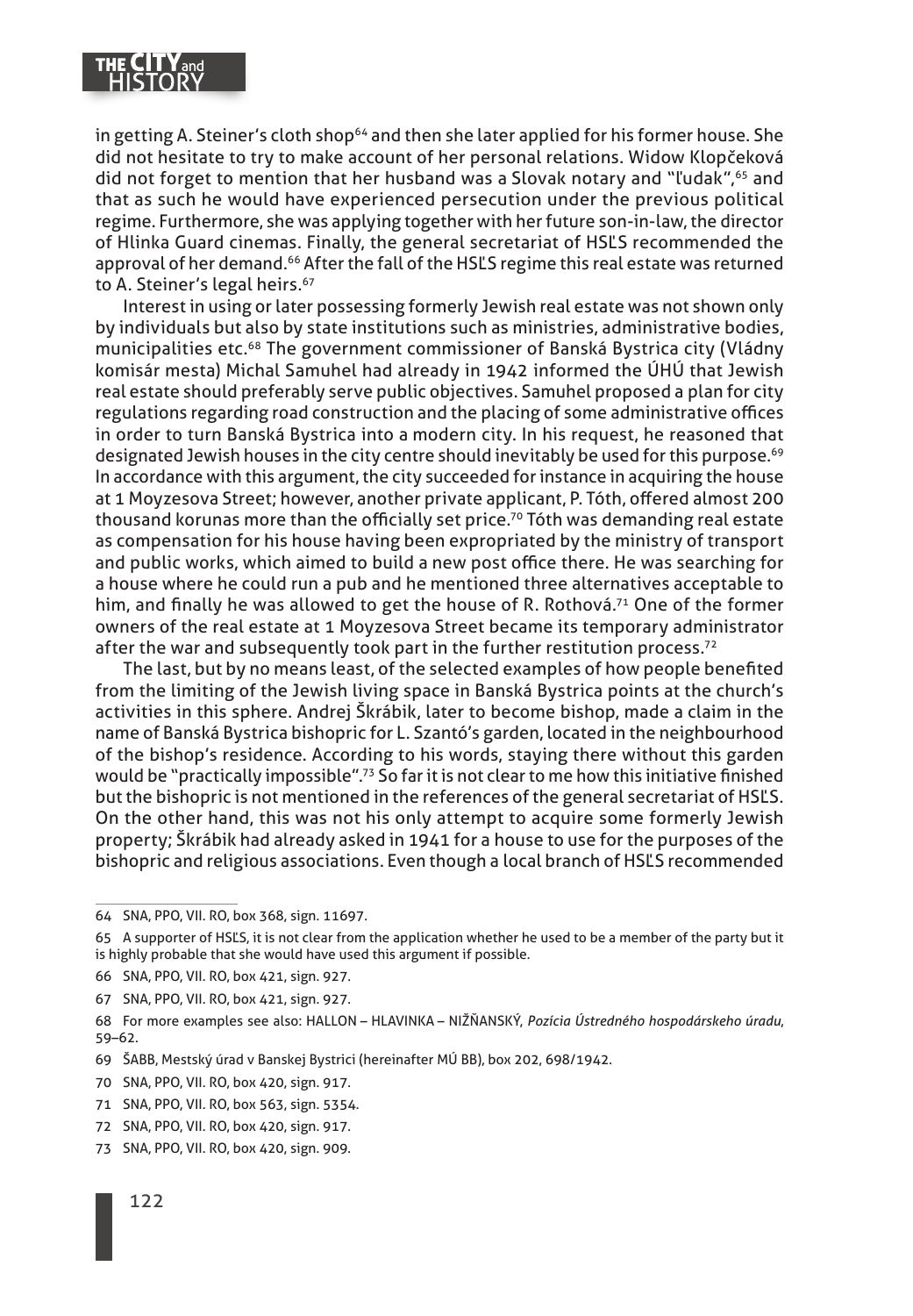

the bishopric as an adequate candidate to buy this real estate, the ÚHÚ rejected it because the government had not proceeded with its expropriation yet.74

### **Epilogue**

The unknown author of the newspaper article which I mentioned at the very beginning criticized the reputed unwillingness of Jews in Banská Bystrica to fulfi l the measure to leave the apartments on Hlinka Square. Actually, Jews were not the only ones who were denounced in the contemporary anti-Semitic discourse. The image of the "internal enemy" incorporated also those non-Jewish members of the majority society who were trying to help persecuted Jews. Those helpers were denoted as "white Jews".75 The local periodical *Naše Pohronie* (Our Pohronie76) published a resentful article with the symptomatic heading "White Jewess in Banská Bystrica and Her Flats". This public verbal attack on C. Turzová referred to her alleged preference in renting the apartments in her building to Jewish families when there was a lack of housing opportunities in the city. She was blamed for rejecting the application of a member of Hlinka Guard as well as other "Christian" candidates and, according to the last paragraph of this article, she was allegedly an avowed Hungarian and politically against the Slovak State.77 This case represented one of the propagandistic methods by which to identify potential scapegoats and to accuse them of being responsible, in this instance, for the ongoing housing crisis in the city  $-$  if it was not a Jew, it could be their helper. Even negative experiences of both Jews and Gentiles with the HSĽS regime were sometimes literally entangled.

Actually, such significant changes as the targeted persecution of Jews necessarily impacted upon the whole society. The demographic imbalance of persecuted Jewish minority and Slovak majority society under the specific political circumstances of the Slovak State developed into the defining of the opposite and mutually-causal directions of these groups' social mobilities – the Jewish downward in contrast to the Slovak upward one. Although this was the general trend in the analysed period, it must be strictly highlighted that this scheme cannot be automatically applied to all individuals belonging to both of these groups. Furthermore, the entangled ascents and descents of the social ladder were not a result of some "natural" development but of the intentionally anti-Semitic policy of the HSĽS regime and its systematic intervention into the Jewish private space and the expropriation of Jewish-owned real estate. More of the abovementioned examples demonstrated this process, refl ecting the changes in the housing policy in Banská Bystrica. At the same time, these cases also correspond to arguments about the opportunistic and not necessarily anti-Semitic motives of part of the majority society – from ordinary people to high ranking politicians – for participating in the division of the formerly Jewish property.

<sup>74</sup> NIŽŇANSKÝ – LÔNČÍKOVÁ, *Dejiny židovskej komunity v Banskej Bystrici*, 97.

<sup>75</sup> LÔNČÍKOVÁ, *Zakazovaná solidarita?*, 190–202.

<sup>76</sup> Name of the Slovak Region.

<sup>77</sup> *Biela Židovka v Banskej Bystrici a jej byty*, 3.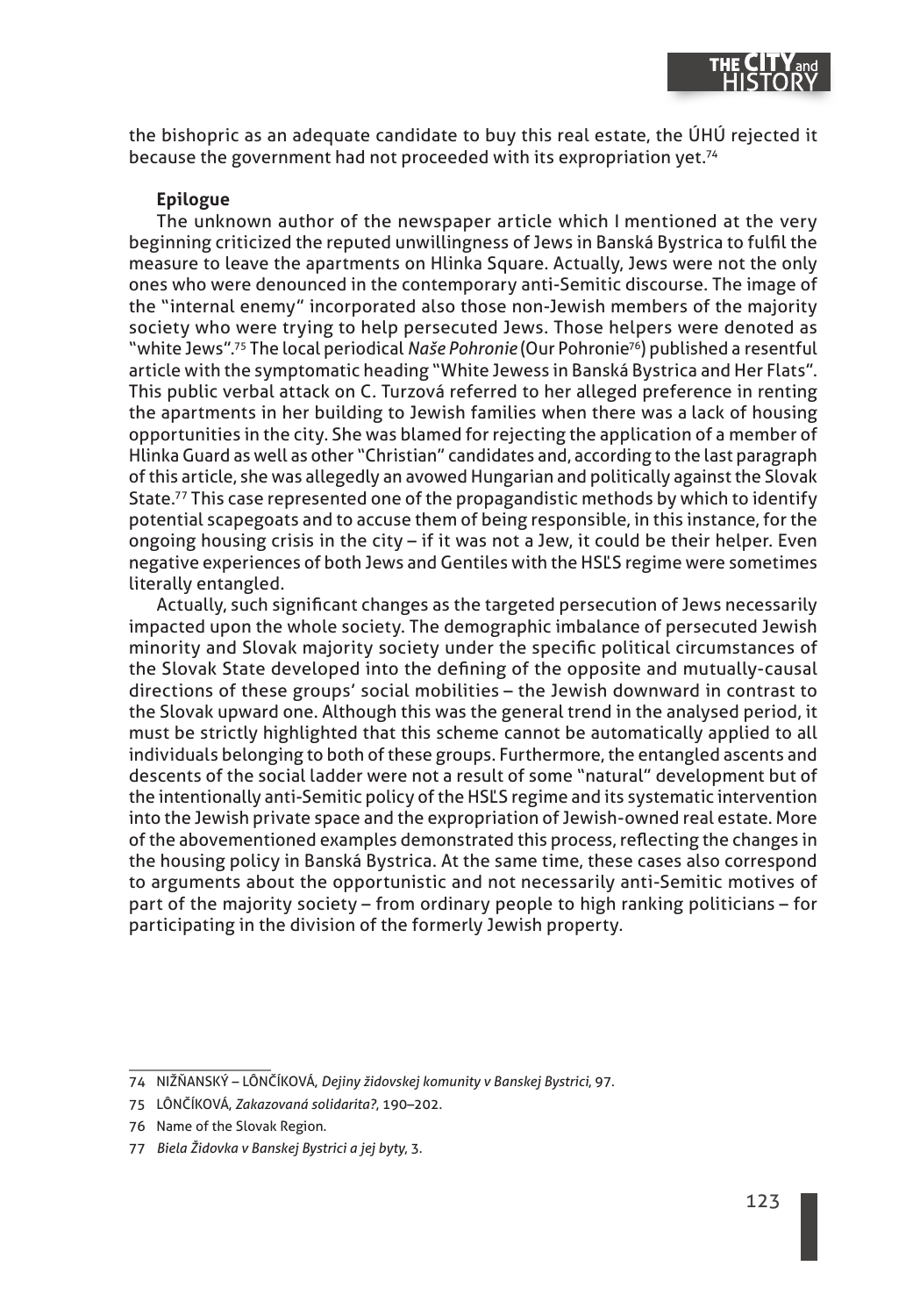

BIBLIOGRAPHY

Archív mesta Bratislavy, Mestský notársky úrad JDC Archives, New York Office 1933-44 Slovenský národný archív, Ministerstvo vnútra Slovenský národný archív, Policajné riaditeľstvo v Bratislave Slovenský národný archív, Povereníctvo priemyslu a obchodu, VII. reštitučný odbor Štátny archív v Banskej Bystrici, Okresný úrad v Banskej Bystrici Štátny archív v Banskej Bystrici, Mestský úrad v Banskej Bystrici Štátny archív v Prešove, pracovisko Archív Poprad, Okresný úrad v Kežmarku Visual History Archive USC Shoah Foundation

Biela Židovka v Banskej Bystrici a jej byty. In: *Naše Pohronie*, 13. 2. 1942, vol. 3, no. 7, p. 3. Na Slovensku nebude viac ani českého ani židovského režimu. In: *Slovák*, 7. 2. 1939, vol. 21, no. 31, p. 4.

Nariadenie sa vzťahuje na každého! In: *Gardista*, 22. 2. 1941, vol. 3, no. 44, p. 4.

Poznámky. Židovčina. In: *Gardista*, 29. 3. 1941, vol. 3, no. 73, p. 3.

Tvorí sa židovské geto v Bratislave. In: *Gardista*, 5. 4. 1941, vol. 3, no. 79, p. 5.

V Bratislave sa vytvára židovské geto. In: *Slovák*, 5. 4. 1941, vol. 23, no. 80, p. 3.

Municipal Notary Office regulation no. 411/1941. In: *Úradné noviny*, 20. 9. 1941, vol. 23, no. 51, p. 1584.

Law no. 257/1940 Sl. z. In: *Slovenský zákonník*, 16. 10. 1940, vol. 2, no. 54, pp. 407–408.

Regulation no. 198/1941 Sl. z. In: *Slovenský zákonník*, 10. 9. 1941, vol. 3, no. 52, pp. 643–684.

Regulation no. 238/1941 Sl. z. In: *Slovenský zákonník*, 31. 10. 1941, vol. 3, no. 64, p. 853.

ÚHÚ regulation no. 233/1940 Ú. n. In: *Úradné noviny*, 9. 11. 1940, vol. 22, no. 51, p. 645.

ÚHÚ regulation no. 258/1940 Ú. n. In: *Úradné noviny*, 7. 12. 1940, vol. 22, no. 57, p. 714.

ÚHÚ regulation no. 267/1940 Ú. n. In: *Úradné noviny*, 21. 12. 1940, vol. 22, no. 59, pp. 740– 741.

ÚHÚ regulation no. 274/1940 Ú. n. In: *Úradné noviny*, 28. 12. 1940, vol. 22, no. 60, pp. 753– 754.

ÚHÚ regulation no. 275/1940 Ú. n. In: *Úradné noviny*, 28. 12. 1940, vol. 22, no. 60, p. 754. ÚHÚ regulation no. 374/1941 Ú. n. In: *Úradné noviny*, 6. 9. 1941, vol. 23, no. 48, p. 1482.

ÅBERG, Rune. Social Mobility and Class Structuration. In: *Acta Sociologica*, 1979, vol. 22, no. 3, pp. 247–271.

ADAM, István Pál. *Budapest Building Managers and the Holocaust in Hungary*. New York: Palgrave Macmillan, 2016.

BAJOHR, Frank – LÖW, Andrea. Beyond the 'Bystander': Social Processes and Social Dynamics in European Societies as Context for the Holocaust. In: BAJOHR, Frank – LÖW, Andrea (eds.). *The Holocaust and European Societies. Social Processes and Social Dynamics*. London: Palgrave Macmillan, 2016, pp. 3–14.

BAUMAN, Zygmunt. *Modernosť a holokaust*. Bratislava: Kalligram, 2002.

BENDER, Sara. *The Jews of Białystok During World War II and the Holocaust*. Waltham; Hanover: Brandeis University Press; University Press of New England, 2008.

BORSKÝ, Maroš. *Synagogue Architecture in Slovakia: A Memorial Landscape of a Lost Community*. Bratislava: Jewish Heritage Foundation – Menorah, 2007.

COLE, Tim. *Holocaust City: The Making of the Jewish Ghetto*. New York; London: Routledge, 2003.

COLE, Tim. *Holocaust Landscapes*. London; New York: Bloomsbury, 2016.

COLE, Tim. *Traces of the Holocaust. Journeying in and out of the Ghettos*. London; New York: Continuum, 2011.

COLE, Tim – GIORDANO, Alberto. Microhistories, Microbiographies: Budapest, 1944, Scales of Analysis. In: ZALC, Claire – BRUTTMANN, Tal (eds.). *Microhistories of the Holocaust*. New York; Oxford: Berghahn, 2017, pp. 113–130.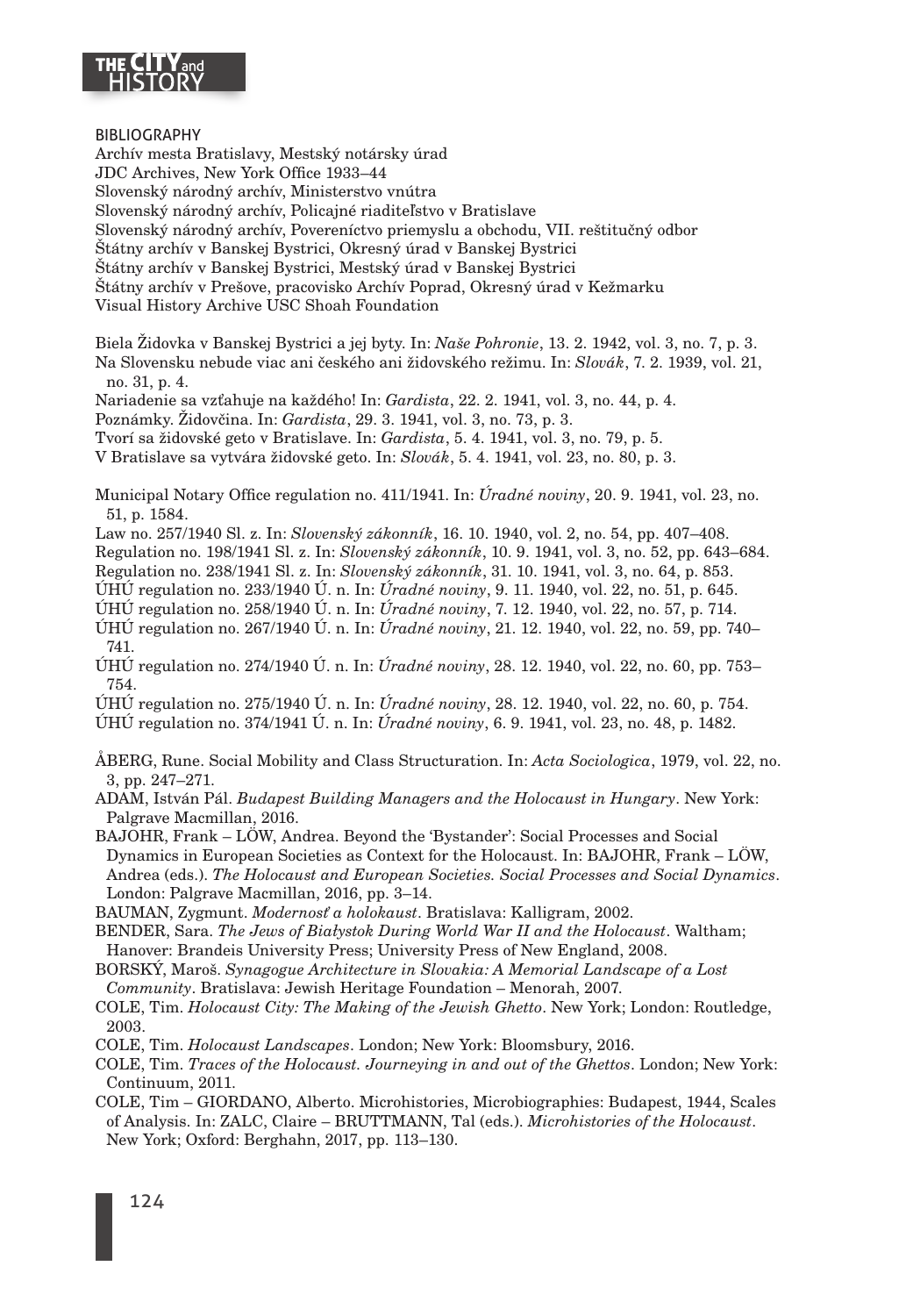

- COLE, Tim GIORDANO, Alberto. Bringing the Ghetto to the Jew: Spatialities of Ghettoization in Budapest. In: KNOWLES, Anne Kelly – COLE, Tim – GIORDANO, Alberto (eds.). *Geographies of the Holocaust*. Bloomington: Indiana University Press, 2014, pp. 120–157.
- ENGELKING, Barbara LEOCIAK, Jacek. *The Warsaw Ghetto: a Guide to the Perished City*. New Haven: Yale University press, 2009.

ERIKSON, Robert – GOLDTHORPE, John H. *The Constant Flux: a Study of Class Mobility in Industrial Societies*. Oxford: Clarendom Press, 1992.

- FIAMOVÁ, Martina. Aryanization of Land in Slovakia in 1939–1945. In: FIAMOVÁ, Martina (ed.). *Anti-Semitic legislation in Slovakia and in Europe*. Bratislava: Ústav pamäti národa, 2015, pp. 298–312.
- FIAMOVÁ, Martina. Deportácie Židov v novembri 1938 v Zlatých Moravciach. In: SLNEKOVÁ, Veronika (ed.). *Čriepky z dejín Slovenska*. Nitra: Univerzita Konštantína Filozofa, Filozofická fakulta, 2011, pp. 220–235.
- FIAMOVÁ, Martina. "*Slovenská zem patrí do slovenský rúk!" Arizácia pozemkového vlastníctva židovského obyvateľstva na Slovensku v rokoch 1939–1945.* Bratislava: VEDA, HÚ SAV, 2015.
- FRANKL, Michal. Země nikoho 1938. Deportace za hranice občanství. In: *Forum Historiae*, 2019, vol. 13, no. 1, pp. 92–115.
- FRANKL, Peter. *Židia v Žiline*. Žilina: EDIS, 2009.
- GIDDENS, Anthony. *Sociology*. 6th Edition. Cambridge: Polity Press, 2009.
- GIDDENS, Anthony SUTTON, Philip W. *Essential Concepts in Sociology*. Cambridge: Polity Press, 2014.
- GIDDENS, Anthony DUNEIER, Mitchell APPELBAUM, Richard P. CARR, Deborah. *Essentials of Sociology*. New York: W. W. Norton & Company, 2017.
- GRUSKY, David B. (ed.). *Social Stratification: Class, Race, and Gender in Sociological Perspective*. 2nd Edition. Boulder: Westview Press, 2001.
- HALLON, Ľudovít HLAVINKA, Ján NIŽŇANSKÝ, Eduard. Pozícia Ústredného hospodárskeho úradu v politickom, hospodárskom a spoločenskom živote Slovenska v rokoch 1940–1942. In: NIŽŇANSKÝ, Eduard – HLAVINKA, Ján (eds.). *Arizácie*. Bratislava: Stimul, 2010, pp. 11–65.
- HLAVINKA, Ján. "Kapitál má slúžiť národu..." Korupcia v arizácii podnikového majetku na Slovensku. In: ŠOLTÉS, Peter – VÖRÖS, László (eds.). *Korupcia*. Bratislava: VEDA, HÚ SAV, 2015, pp. 374–416.
- HLAVINKA, Ján. Vznik Ústredného hospodárskeho úradu a určenie jeho kompetencií do leta 1942. In: SOKOLOVIČ, Peter (ed.). *Slovenská republika 1939–1945 očami mladých historikov VIII: Od Salzburgu do vypuknutia Povstania*. Bratislava: Ústav pamäti národa, 2009, pp. 63–92.
- HLAVINKA, Ján. *The Holocaust in Slovakia: The Story of the Jews of Medzilaborce*. Budmerice: RAK, 2011.
- HORWITZ, Gordon J. *Ghettostadt: Łódź and the Making of a Nazi City*. Cambridge: The Belknap Press of Harvard University, 2008.
- HRADSKÁ, Katarína. Dislokácie Židov z Bratislavy na jeseň 1941. In: ROGUĽOVÁ, Jaroslava (ed.). *Adepti moci a úspechu*. Bratislava: VEDA, 2016, pp. 315–324.
- HRADSKÁ, Katarína (ed.). *Holokaust na Slovensku 8*. *Ústredňa Židov (1940–1944).*
- *Dokumenty*. Bratislava; Zvolen: Dokumentačné stredisko holokaustu; Klemo, 2008. HRADSKÁ, Katarína. *Prípad Wisliceny. Nacistickí poradcovia a židovská otázka na*
- *Slovensku*. Bratislava: AEP, 1999.
- JAKOBYOVÁ, Barbora NIŽŇANSKÝ, Eduard. *Dejiny židovskej komunity v Dolnom Kubíne*. Bratislava: Izraelská obchodná spoločnosť na Slovensku, 2018.
- KAMENEC, Ivan. Fenomén korupcie v procese tzv. riešenia "židovskej otázky" na Slovensku v rokoch 1938–1945. In: *Forum Historiae*, 2011, vol. 5, no. 2, pp. 96–112.
- KAMENEC, Ivan. *Po stopách tragédie*. Bratislava: Archa, 1991.